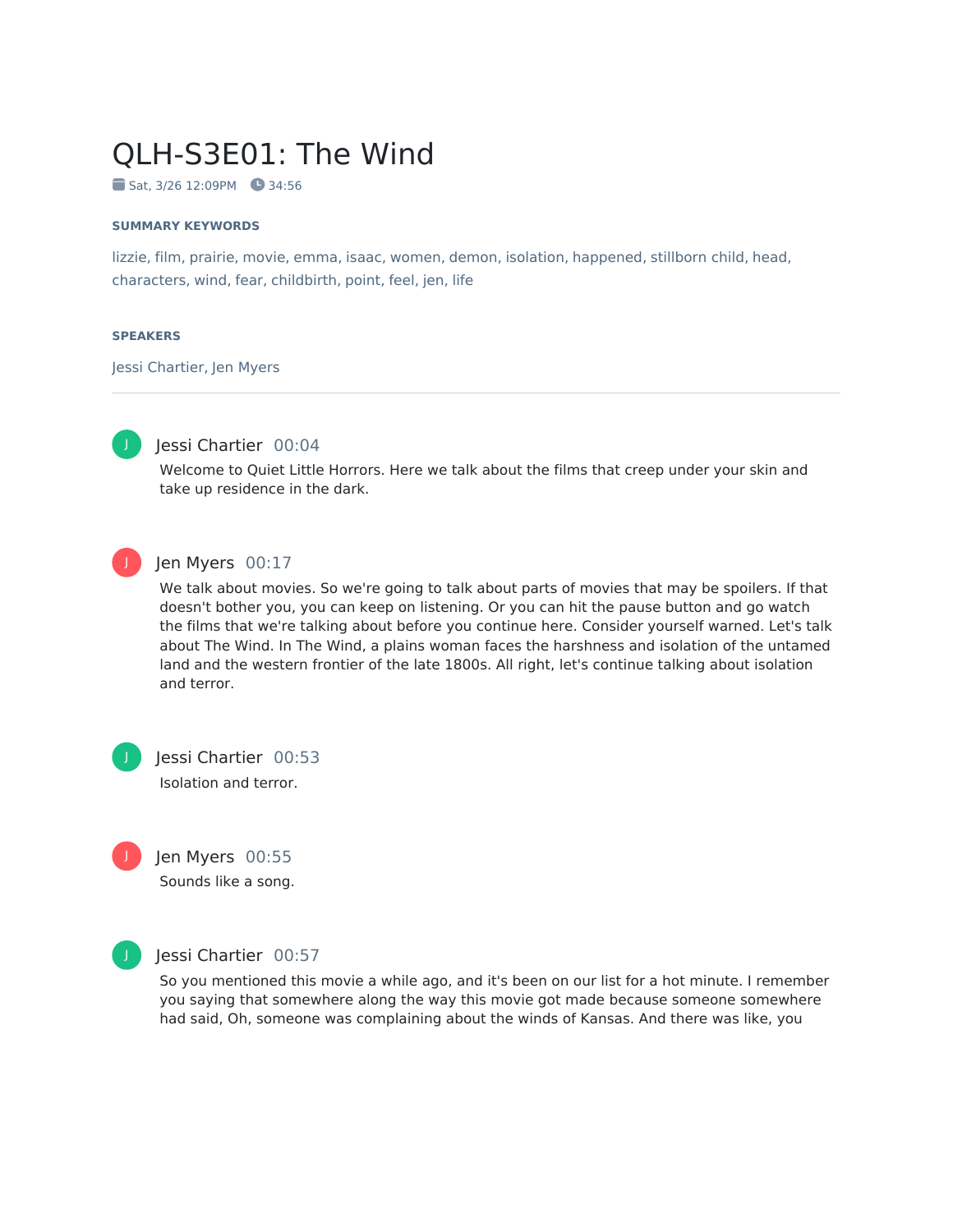know, it used to drive women nuts, or it used to drive him crazy. Yes, the movie got made. Yeah,

#### Ien Myers 01:20

J

J

I think it was I want to say that's the films of writer who I believe is Teresa Sutherland. Yeah. And I saw a clip of an interview recently with her and then the director, Emma Tammi. Which I do think it's really significant that this is both written and directed by women. And I yeah, I think I think the writer, I hope I don't have this backwards, but at least one of them was gardening with a group of women and like the Kansas plains or something like that, and the wind is just wild. And yeah, one of the older women is like, you know, it drove them crazy. And I think that yeah, that was like the little kernel of the story of what the wind could do women out in the plains, and they kind of built this frontier story around it.

## Jessi Chartier 02:04

I love this movie, too. Because as we discuss it, you will hear us talk about this, at least for me. By the end of the movie, I was questioning whether or not her illusions or her images of these this demonic force were real or not. And it was just I loved that because at the beginning, I was like, oh, yeah, there's totally something out there. Like, it's clear. There's something out there. But by the end, I was like, Well, maybe not.

#### Jen Myers 02:31

Oh, yeah. I love that too. I love a movie, when at the end, I'm like, I don't actually know what really happened. And that's great. I mean, different from just having a muddled screenplay. I mean, in a way that deliberately is was that a demon? Or was it all inside a disturbed woman's mind? Like, that's basically my genre of movie.



J

#### Jessi Chartier 02:50

Yes. Agreed. Yes, yes. Yes, yes. Well, if you haven't seen the film, the film revolves around this characters. It's told from the perspective of Lizzy, who is a, she's a daughter of German immigrants, marries a man named Isaac and they've been living on the plains of someplace either Kansas or but they're in the prairie lands. And



# Jen Myers 03:13

I think it's New Mexico, actually.



#### Jessi Chartier 03:14

Is it really okay. Yeah, I'm totally off then. Alright. So But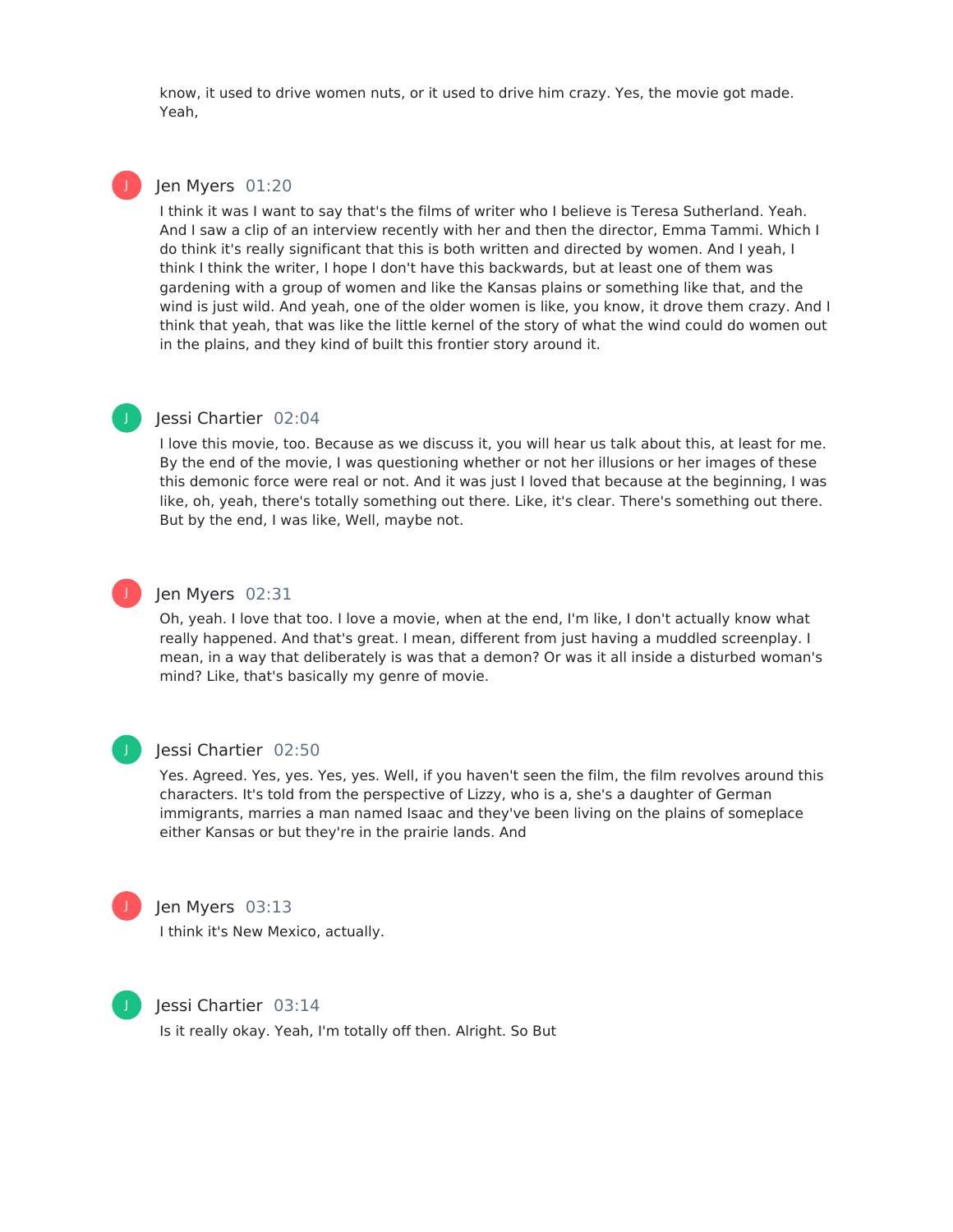

#### Jen Myers 03:18

you're right, though. I didn't I just I think I learned that after the fact it's very much kind of a generic American prairie. Yes.

## Jessi Chartier 03:27

And they, their nearest neighbors are a mile away. And their old neighbors, the burger sons, I think were they were referred to as move out. And this new young couple move in. And the story, the narrative is kind of cool, because the narrative jumps around a lot. So it starts with, oh, it's so brilliant. It starts with Lizzie coming out of a cabin, holding what you assumed to be a dead baby. And she's covered in blood. And so you don't you don't know what happened. But this man comes up and takes the baby and walks away. And so you're like, Is this her baby? Did she have a miscarriage? did was this a neighbor has birthing gone bad, like you don't really know what happened. And of course, you come to discover that she was actually trying to save the child, because the mother had been killed by a shotgun to the face. And then you jump back and forth between three different times you jump to when Lizzie was pregnant. Then you jump to when the neighbor Emma is pregnant. I mean, you just jump between these like three different timelines. And here's what I like about it. Jen, they did a really nice job of making sure you never felt lost. There was never a time where I felt like I didn't know where I was. in that timeline.

## Jen Myers 04:57

You don't feel lost, but I least at the sense of like, it does give you different perspectives on what might be going on at the same time, like multiple perspectives.

## J

J

#### Jessi Chartier 05:08

Yes. And I like the sense of puzzle pieces. Like, you know, I've talked in the past, like, not every movie needs to have a solution, right? Like, you don't have to like figure out what happened in this movie, you do discover what happens. And it's shocking, but not shocking. It's more of like a sense. For me, it was more of a sense of unfortunate, it was like, Oh, no. And it was like, that's really what happened. But it shows the whole. So the stated horror, let's come back to this. So the stated horror is there is a demon in the prairie that is tormenting the women, and only the women can see it, or only the women can think they hear it. And it's clear that Lizzie had this belief and her husband thought she was having a mental breakdown, which is understandable because she had a stillborn child. So the child that they that she had, that she gave birth to was stillborn. And, you know, that's being alone on the prairie, we'll get into the whole, like, I cannot imagine being a pregnant woman in a frontier lifestyle, because death was eminent at like every turn, totally. And it was just I can't imagine. So I completely understand how someone could lose their mind for a hot minute. Totally understandable.



#### Jen Myers 06:29

Well, and I mean, if you if you don't mind. I feel like that's something we could dig into. It's just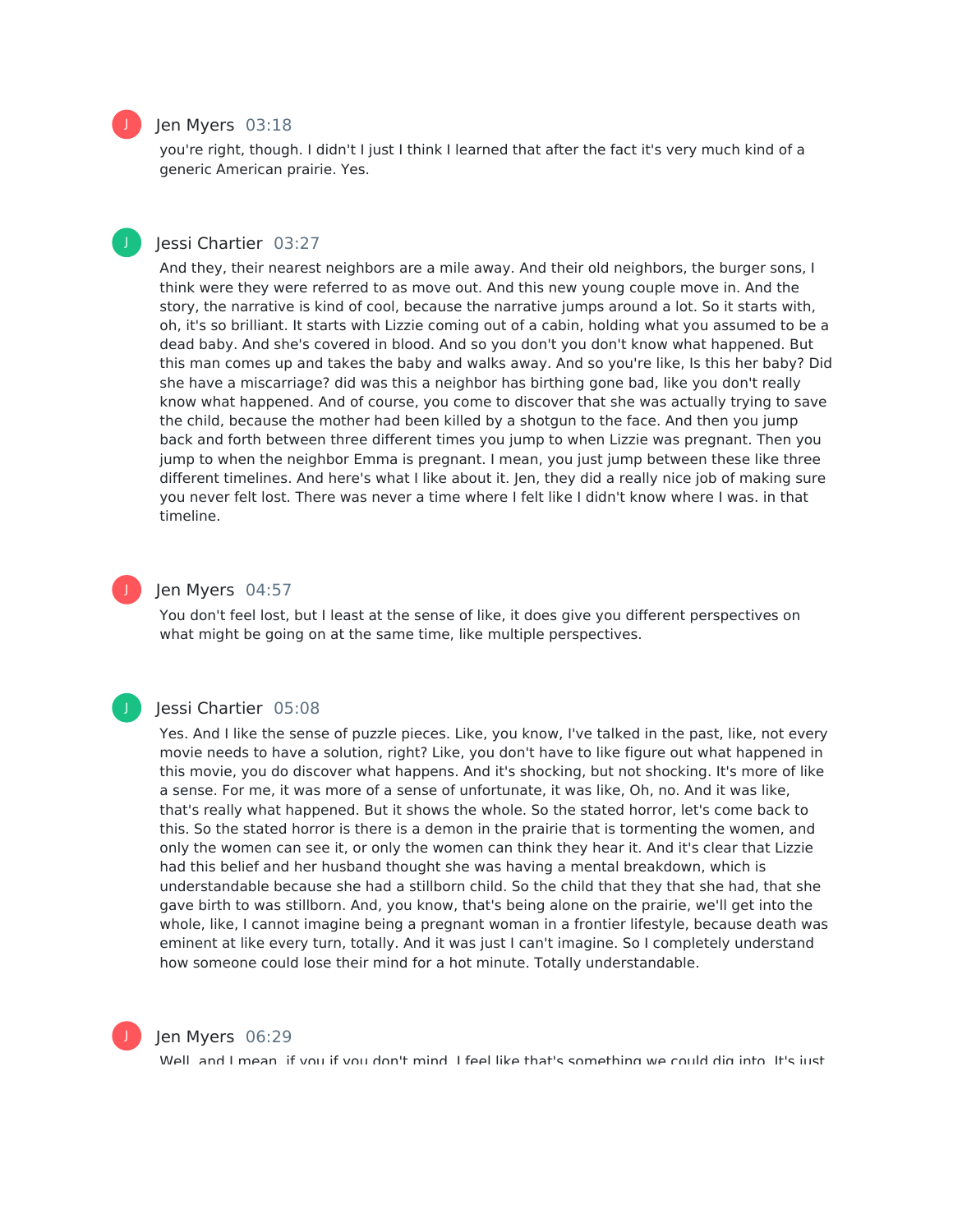Well, and I mean, if you if you don't mind, I feel like that's something we could dig into. It's just like one of the one of the big things in this movie, at least that I saw, is we'll get into the the isolation and demons and all that fun stuff. But I feel like another clear and present danger is pregnancy and childbirth. And just the the dangers with all of that, which, I mean, this may, this may vary from person to person, I feel like for a lot of people who have the capabilities of bearing children, it's something that is fraught with a lot of emotion, one way or another, whether it's pressure and expectations, or it's fear, or it's like everything, you know, but it's just like, there's so much stuff there. And that's just in general for I think that that you know, everybody in common day, and then you start going into these historical eras, where it was so much more dangerous. And I've always been kind of morbidly fascinated with this in kind of like a terrifying way of what it would be like to be somebody who, you know, bore children in an age where it was incredibly dangerous, could very likely kill you, or the child, or both, or, you know, the child wouldn't live very long, which is also very common occurrence. Just the entire thing is just so deeply horrifying to me. And that was a reality that that people like lived with on a regular basis. It just blows my mind. And I feel like that is a huge part of this film.

# Jessi Chartier 08:00

Yeah, I agree. So I've never had kids, but I cannot imagine being pregnant or having to go through childbirth in a western frontier landscape. I mean, the the lack of it was you and whoever was around you, that was it. And if you didn't have the proper knowledge, like, like, the fact that we were just looking this up the fact that like, 46% of children died before they were the age of five. And that was in cities. Like I can't Yeah. And you know, Jen, and I spent a little bit of time trying to see if we could hunt down some data on like, what was the maternal mortality rate? And we can't find it, it's almost like it was so commonplace that no one really kept track of it,

## Jen Myers 08:47

or yeah, no one was paying attention. It's, yeah, it's just the entire thing. The idea of like, having to go through a pregnancy, which is hard enough. And then, like, in this film, the character goes through all of that only to have a stillborn child. So it could end like that best case scenario, you actually go through the horrible pain of childbirth and make it through that because something could happen just in childbirth, to you or the baby. Well, miracle happens, and you both make it through your kid. You know, it's almost what 46% chance they're not going to make it till five years old, you know, and then you could do the whole thing again pretty quickly because you don't have birth control. So, like, that's just that's just life. That's just your life. That's just what you do. It is just mind blowing. Honestly.

# J

J

J

# Jessi Chartier 09:39

Yeah, it is absolutely mind boggling.

#### Jen Myers 09:41

I don't know how women psychologically dealt with any of that in these timeframes when you end especially because you didn't have any other choice of a life really, unless you had enough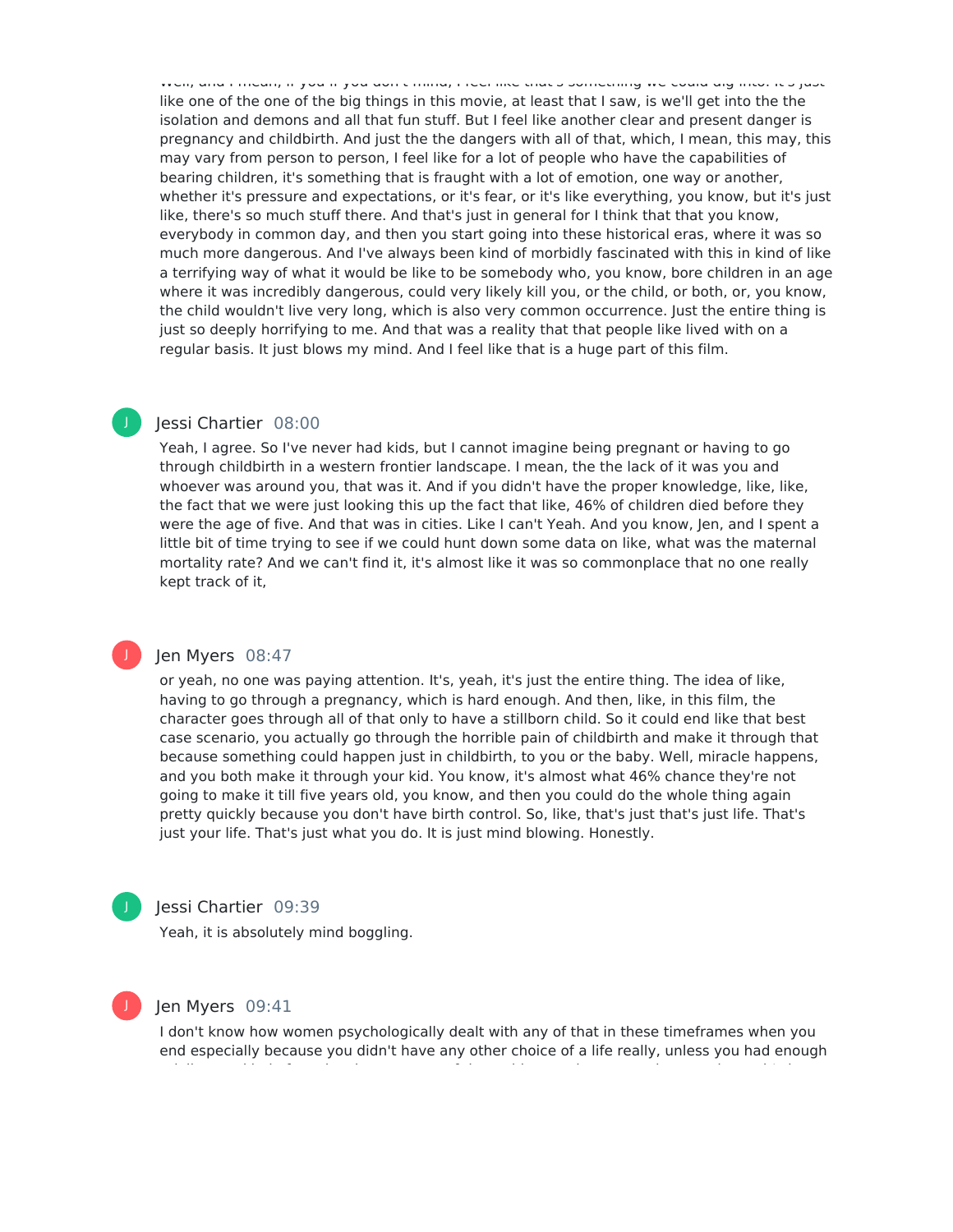privilege to kind of maybe change some of these things and not even that, you know, it's just like this is just your life. I yeah,

# J

## Iessi Chartier 09:58

I would even argue even with privilege because like, Emma came from a family of privilege, and that was shown in in the movies like she came from Chicago, you could tell and everything from her clothing to her furniture was very delicate, like it was very clearly very urban. It was not designed to be like, the table was like all of her furniture in her house was spindly legs, very well crafted. But like it wasn't meant for business, it was just meant for almost decoration. And when you're in the Wild West, like when you're in the frontier, you didn't, you don't need that you need function, like you need function. And so she came from a house of privilege. And I actually think that that hurt her more because she did not know how to handle anything,

# J

## Jen Myers 10:46

right, she was more susceptible, well, I mean to demons or, you know, whatever else is whipping around the house.

# J

## Jessi Chartier 10:58

Exactly, exactly. So yeah, this movie, just kind of pulls all of those domestic fears together and creates this external force around it. So again, it's told from Lizzie's point of view. And Lizzie there's so much commonality between Lizzy and Emma. And Lizzie is constantly fraught with fear that her husband is cheating on her. And there's, I almost get the sense that Emma is losing her mind as well. Well, then

# Jen Myers 11:29

Emma is pregnant at the time, right? And not to, I don't say that in a sense as, well pregnant woman are nuts. Having been a pregnant woman myself, I'll tell you, it is not necessarily the most emotionally or mentally stable point in your life. So it almost feels like I can understand Emma's gonna have some feelings going on, you know what I mean?

# J

J

# Jessi Chartier 11:50

Totally. And given that her husband is not as adept at doing the hard labor that Isaac is, I can totally understand why she would create this. I honestly think that there was a fantasy on her part. I think

## Jen Myers 12:03

I was gonna ask you that later, what you thought was really going on? We could get in that the end too, maybe. But yeah,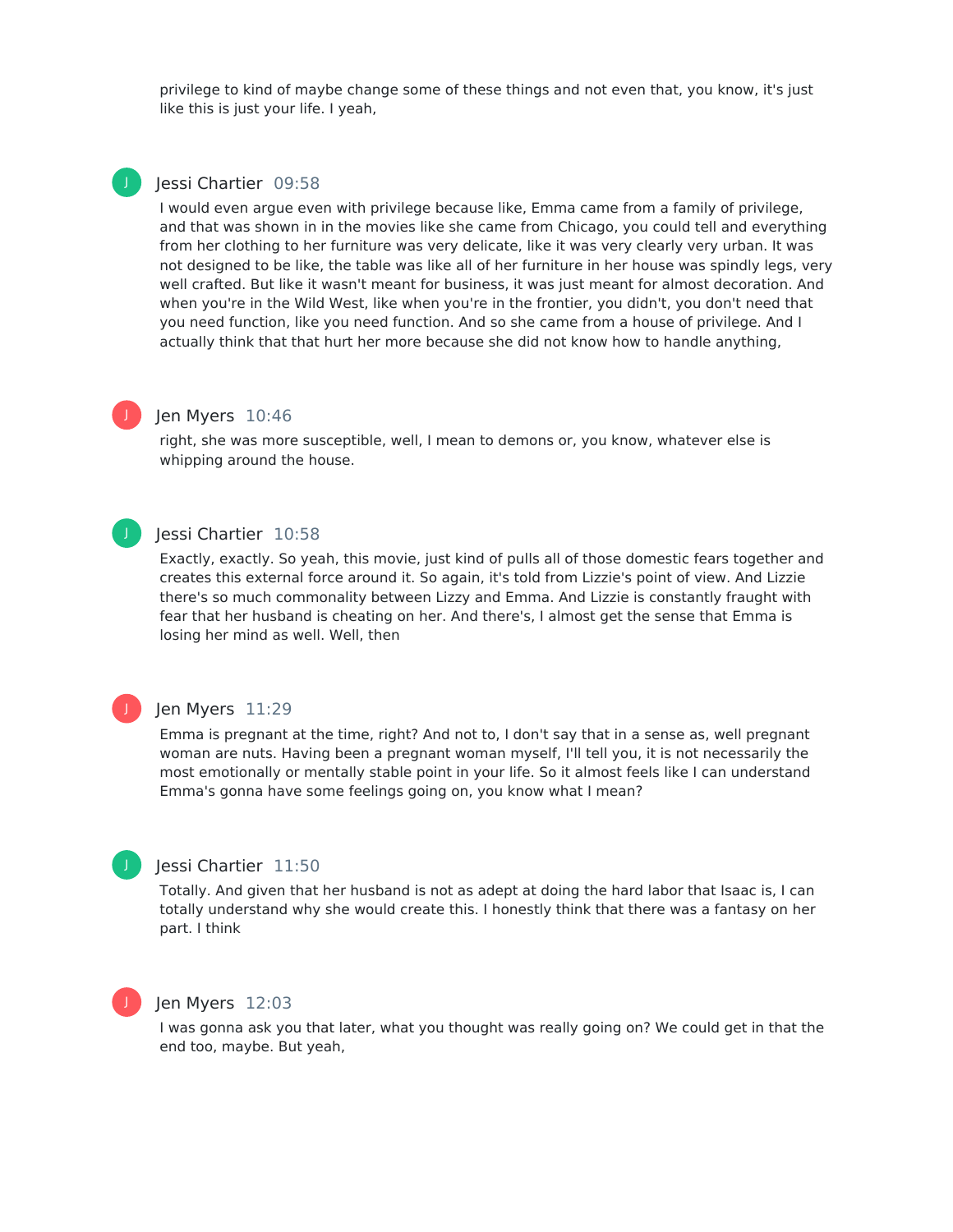

#### Jessi Chartier 12:07

Yeah, we can definitely get into that. How much of it is in their head versus not? It's just such a great, I agree with you in that this film doesn't feel like it said, Oh, they're pregnant. So they're crazy. I don't feel like that at all. But I think that there is reason to be wary and to have potential mental health issues as a pregnant woman on the periphery.



#### Jen Myers 12:32

Totally. Yeah, that's what it's kind of, it's really difficult to figure out how to say this. And again, I fell back in the the, the fact that I have actually been pregnant and gone through this, it's like, and I don't throw the word crazy around either. But I also say this in a sense that I think our society also kind of like doesn't take seriously what people go through in pregnancy. And that's kind of what I really want to get at is the fact that, you know, I don't necessarily think pregnant women are crazy, but I also feel like there are legitimately things that go on that I feel like our society does not take seriously. And so that's what I feel like how Iwant to like phrase it, like, there's legitimately, like, chemicals and stuff going on inside people's bodies and minds, which are connected, when something that like pregnancy is intense, man, you know, and so it's like it does, it's gonna mess your mind up. And then I think you pointed out to that, even though it's been a while since Lizzie had her stillborn child, actually, I don't know, it hasn't been a long time. Like there could not only just from a psychological standpoint, we don't know what's going on with Lizzie, from a biological standpoint as a consequence of that. So, you know, I say that there I do think there's like very much a possibility and characters or people in these types of circumstances that they would have things going on. And it's not saying they're crazy, or it is and it's saying that that's something that maybe society should take more seriously. Yeah, yeah.



#### Jessi Chartier 13:56

I think that it's just It's part and parcel of living in that that world and I feel like that that's what the filmmakers were kind of putting forth it wasn't it was a it was a part of the character's life but it wasn't the end all be all. That's



Yeah, it makes perfect sense. Yeah, yeah.



J

#### Jessi Chartier 14:17

I think that it was nice that they incorporated it without being heavy handed at least that's that's the impression that I got and I do love this so the if the story is true that someone had somewhere said to either the director or the screenwriter, you know, the wind used to make prairie women crazy. If that's our true north like they hit it, I think that that all of the the the plot structure and what's happening to the characters still drives that thing forward, that the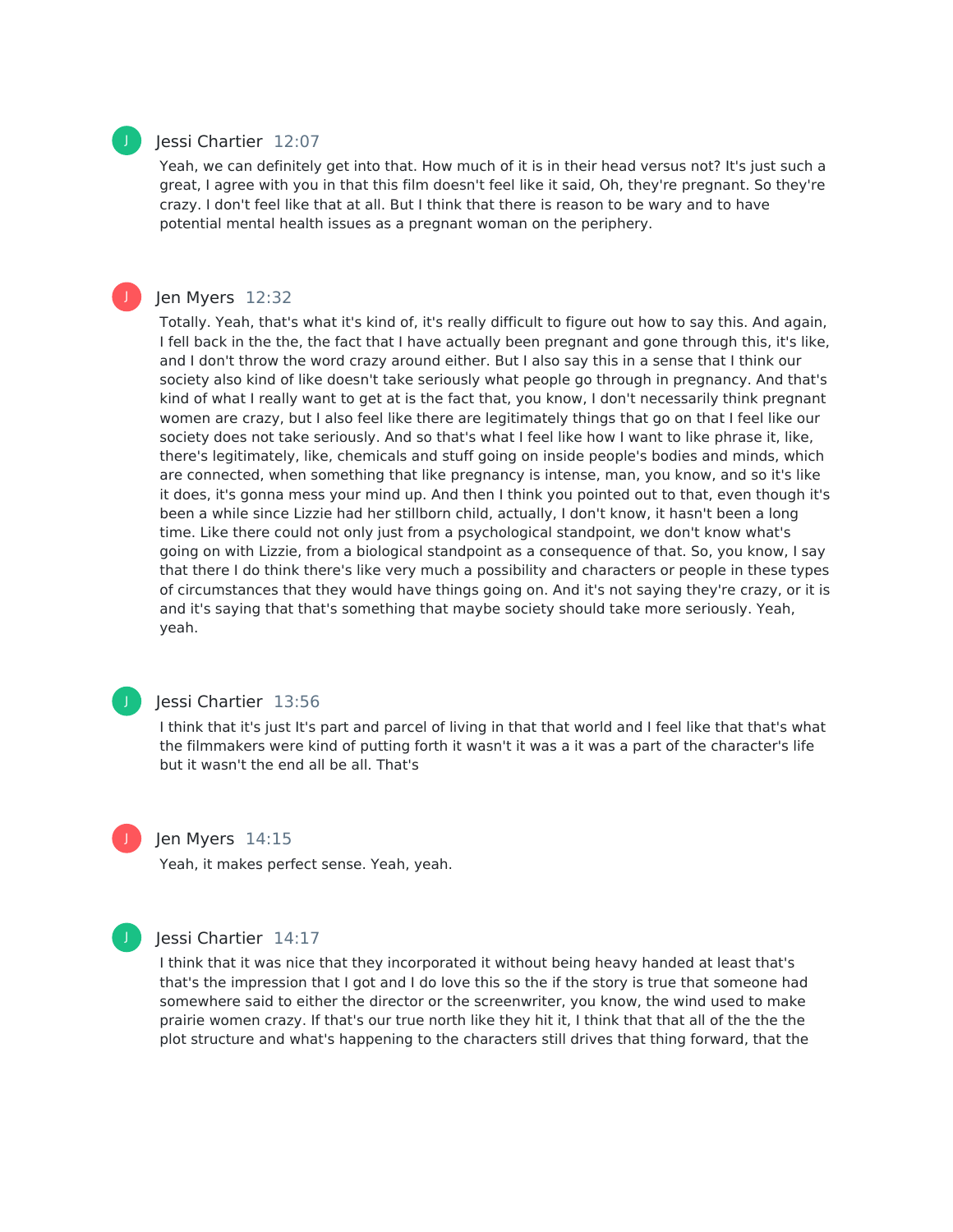wind is what is making them crazy that this isolation, this fear of something get coming to get them. Right, right There's a scene that I absolutely adore, where Lizzie marches across the field. She's, she's alone at this point because her husband has taken Gideon Emma's husband to town, which is a couple days away to sell the farm. And so Lizzie is alone. And she sees the light go on in Emma and Gideon's house and she marches across the mile, and goes in and can feel this evil presence. And she says with exasperation, not with fear, not with terror, but with just exasperation of how do I get rid of you? Yeah. And it's beautiful. I love that delivery, because it shows that she's not a woman to be pushed around. Right? She's not this damsel in distress. She's just a human being who has losing her grip on reality. And just as excited, exasperated by it, and I love that delivery. I love it.

## Jen Myers 15:59

J

I love it. Right? Yeah. And it's, you know, there's so many factors here that are are leading to that. So we talked about like, is there a demon? Or is there not? And ultimately, I mean, not to like, jump to our discussion on that. But I don't know if it ultimately matters, because it feels like it's one thing among many, even like, the demon didn't create the isolation, the demon didn't like, you know, lead to this. Well, I guess you could say maybe it lead to like, the jealousy or things that she feels. But you know what I mean, there's, there's a whole bunch of things going on. It's not just this one thing, which I guess maybe leans towards this being a psychological phenomenon, as opposed to anything else. But not necessarily that either, you know, it's just like, there's a lot of things going on here. And as the story goes, on, which just there's more indications, I think of I don't know, something happening demon, and then the Reverend, there's a reverend passing by who comes in and, you know, she has this kind of like this classic story of Do you let the stranger into your house at nights, and then they think that the same things after them and stuff like that, so there's, there's there's things that are starting to pile up, that are are leading into this, and it kind of, I feel like the film is building towards, well, not only what ultimately happens, but it's building towards kind of what you think about what would it what is happening? You know what I mean?

## Jessi Chartier 17:26

Yeah, yeah, exactly. And it's, that builds up. The build up is really just well done. You know, the build up around what actually happens, or what is actually threatening, add a backup, whoa, hold on for a minute. So typically, in film, when something violent happens, you see the event, and then you see the result. Right, cool. So and some filmmakers will hold hard one, one or the other, or go deeper into one or the other. So like, you see the events, like let's say, it's a stabbing, let's just use that as an example where someone gets stabbed, you build up to the stabbing, and then the person falls, and you see a character standing above them looking down. Usually, what a filmmaker will do is then show their point of view where you see the stab wounds, or you see the person who's dead with the stab wounds around them, right, like you knew get the the effect, or the cause and the effect and in horror films, a lot of times they lean heavily into the effect, right like that, especially slasher films, like they lean heavily into, like, let's show you what actually has happened to the mutilation of the body or whatever. This film doesn't do this, this focus is more on the on the cause. So like, when Lizzie shoots at something, or someone like the wolves, for example, hiding and she shoots, you just see the shot, and you see her relax a little bit. And that's all you need to see. Like, so if there's when she's cutting out the the child from Emma's dead body, you see her struggle to make the first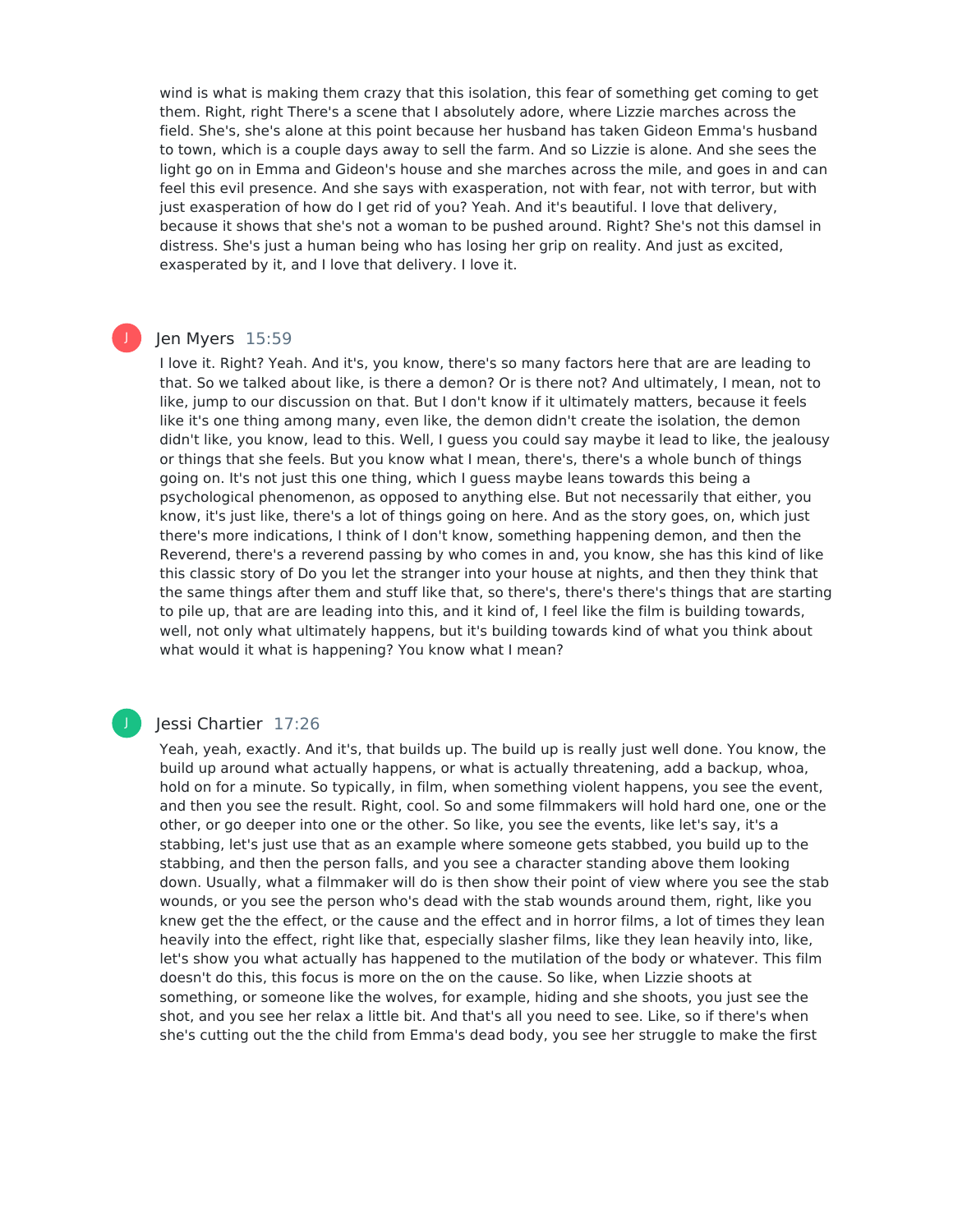cut, but you never see the cut itself. And you just cut to her coming out with the dead, the dead baby. And I really appreciated that because it really didn't, it didn't lean into the core. And again, it made it realistic. It was just like, okay, so she's got to cut this baby out. So it just it makes it feel more every day. And I feel like that was just really well done.

# Jen Myers 19:33

J

J

I agree with you. And I think it also has the effect of kind of emphasizing what's going on in her head as opposed to anything that might be happening for real outside her. Like it's just not the focus, you know, which I think underscores, you know, the question of how much is happening and you know, like, clearly there's some things she's actually doing or what you're talking about, but you You know, when you don't make a point of, of looking at who she shoots or what she's going after, you know, you don't know if anything's there or not, you know, as a general principle, so I think it also helps towards that.

## Jessi Chartier 20:14

Yeah, exactly, exactly. I can't imagine again, going back to Lizzie is probably one of the strongest female characters I've seen in a while, because she does hold down the fort, if you will, on her own, in a very real way, like, the ability to see the wolves and react, how she reacts, right? Like she knows what she needs to do. So she goes, and she does it when she sees the dead while she sees the dead sheep first or goat. And then the next morning, she sees the live goat. And she knows what she needs to do. She's like, you are not real. You are the devil. So she shoots it like she just she does these things very matter of factly. Which makes it even harder at the end. Because Should we just jump into the ending?



# Jen Myers 21:01

Yeah, let's go for the end. Yeah. All right.



## Jessi Chartier 21:03

So when at the end, when Isaac returns. And so one of the bits of business in the film to make you understand that they're like someone or something is the demon. Their eyes go black, very common trope. It's great. I love it. It's subtle. I love the subtlety of it. But so Isaac's when Isaac gets angry at her, he turns to her and shouts at her and his eyes are black. And so she shoots him. Right? That's, that's right. Right. At that point, she shoots him, okay. And of course, he collapses and his eyes are no longer black. So she knows that. At that point in time, well, shoot, she shot the wrong thing. So she killed her husband, basically what it is, and you get to see, really her perspective. And that's what really turns it on its head is you're like, Oh, man. Well, if he really wasn't evil than what was, you know, what was trash?



#### Jen Myers 21:58

I think she stabs him. Sorry not to interrupt you. But I'm thinking doesn't she stab him?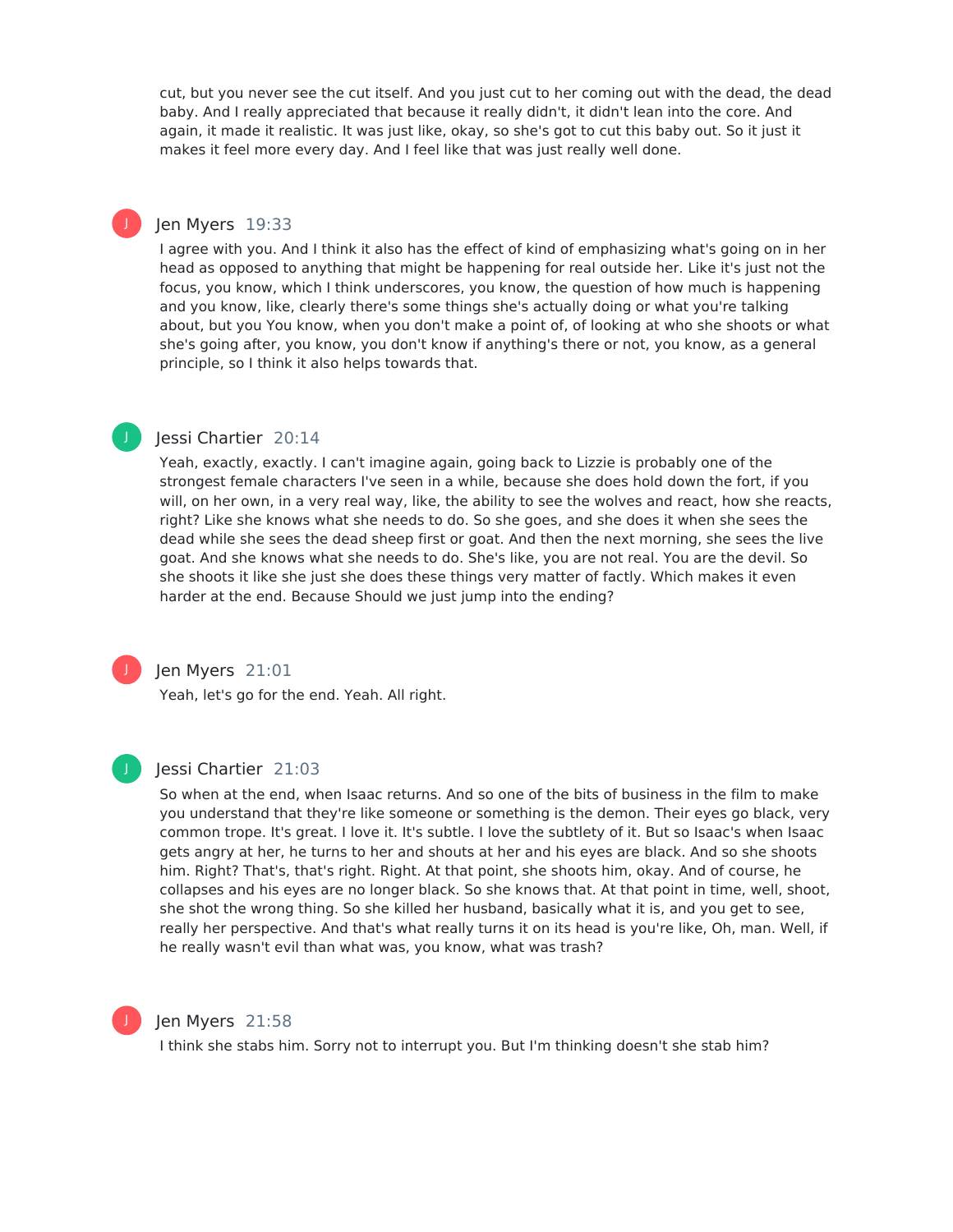

#### Jessi Chartier 22:03

Yes, you're right. She stabbed him with a piece of glass.

# Jen Myers 22:05

It's the same. It's the same. Sorry, I just wanted to throw that in there. But everything else you're describing is exactly the right.

# J

J

# Jessi Chartier 22:10

Yes, that's right. That's right. She stabbed him with a piece of glass. That's right. But yeah, it's just it's you start it's at that moment, you realize that? Oh, maybe she has been making some of this up in her head. And then of course, at that point in time, too, you get the flashback of what actually happened to Emma. So do you want to describe that?

# Jen Myers 22:29

I can't I don't know if I remember all of the details that tell you the truth. Because I feel like there's so much going on at this point that I don't remember. But but she I mean, basically, she killed Emma. Yes. Because she was she was convinced that Emma was having the affair with her husband. And that's where Emma's baby came from. It was actually her husband's baby. So basically, she's jealous. And she kills Emma. And then I think that I don't know if this I don't I think she just kills her out of jealousy. I don't think this was like a deliberate thing. But then once M is dead, she's got the baby in her. So she cuts out the beat. Yeah, exactly. Which I think that from the very at least in the very beginning, I had this idea of like, oh, this poor woman died in childbirth. That's great, too. Yeah. And I think they do that deliberately. I think they set it up is like all this poor woman died in childbirth. And this other woman had to, you know, save the baby. And then you realize what happened? Yeah.

# J

#### Jessi Chartier 23:24

So the first scene, the first opening scene, you're like, oh, okay, so child died. And they were like, oh, but what happened to the mother? Is this the mother? And you come to realize that that's not the mother, that they had to cut out the babies or like, maybe the mother died, and then you get you do get a shot of Emma, who's now dead. And you can tell she died from a shotgun blast to the face. And then Lizzie's comment throughout the whole film is, how did Emma get my gun? Whoa, yeah. And so you're led to believe that Emma committed suicide



#### Jen Myers 24:04

Right, because of the wind and the demons and all of that.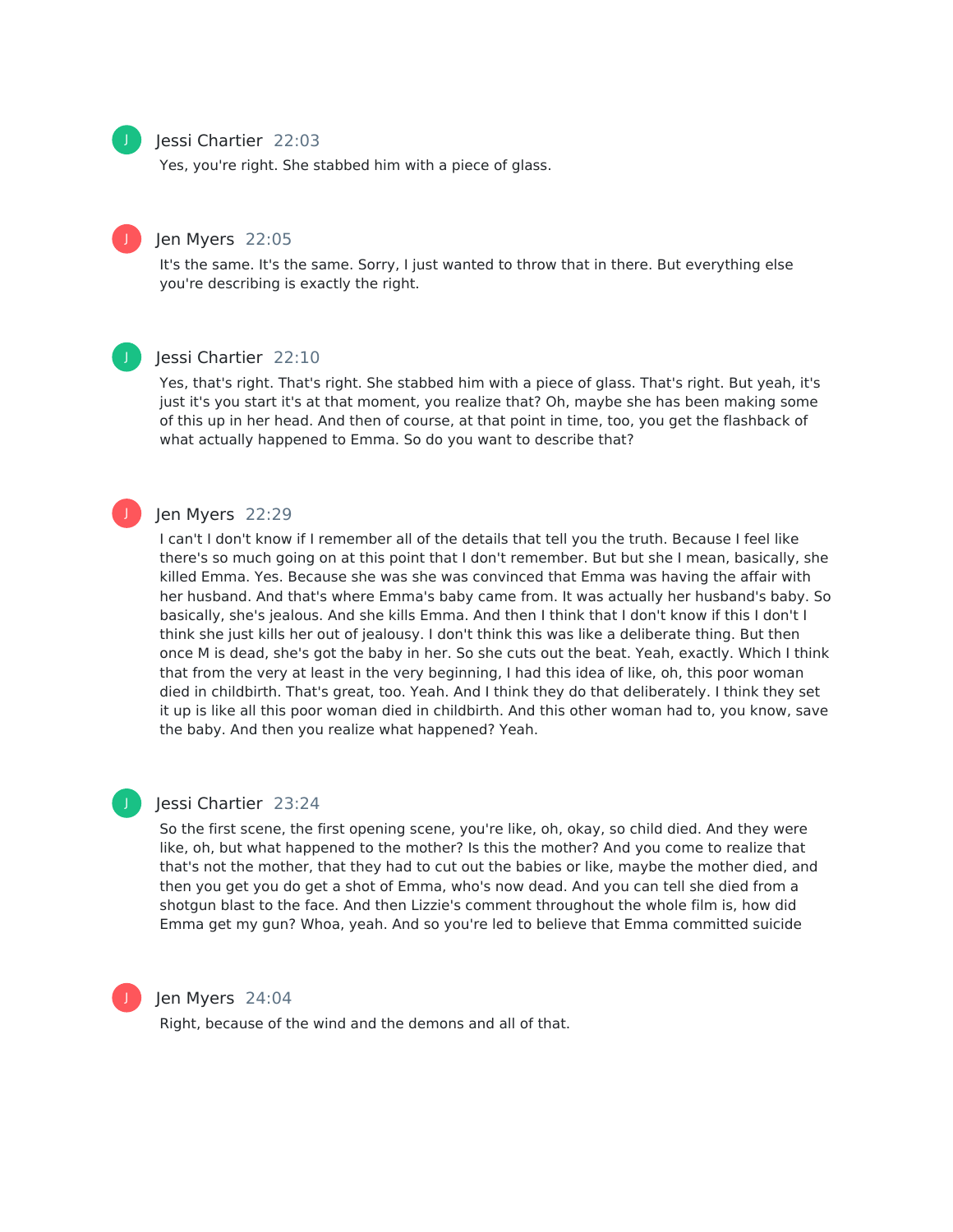

Yes. And it was clear throughout the film that Emma was disturbed.

# Jen Myers 24:13

Yeah, well, and also, like you mentioned, she was a seems like fairly well off city lady who just got dumped in the middle of the abandoned prairie. So that may have been a factor as well.

#### Jessi Chartier 24:25

Exactly. Exactly. And so Lizzie keeps asking Isaac, how did she get my gun? How did she get my gun? And when you come to realize what actually happened, you don't we still are left uncertain of whether or not Isaac knew because when you see the two women on the prairie, which is a beautiful shot, by the way, because they're silhouetted up against the sky, you know, it's just it's great. Emma hat does have Lizzie's gun. She's holding Lizzie's gun and is kind of manic. Not threatening her with the gun, but taunting her with it like say Things like Isaac and I are going to run away. We're going to have, you know, I'm going to leave Gideon and we're going to do all these things together. Isaac and I are going to be great. And eventually she just goads Lizzie enough that Lizzie just loses it and shoots her in the face. So we don't know if she dropped the gun and ran. We don't know if she we don't know what happened.



#### Jen Myers 25:21

I mean, and here's what I guess I again, to a certain point, I don't know if this matters, but it's like, once we kind of come to the end, I find myself questioning basically everything that happened in the movie. So like, did that even happen? Oh, I think so. Or anything.



#### Jessi Chartier 25:36

So okay, I do. I think she shot Emma for sure. The one thing I don't know is Did she did was the baby alive when she pulled it out? Right and knowing or believing that it was Isaac's affair, baby, like, right, what were they going to do anyway? But here's my my theory. I don't think Isaac had an affair. I think right? I don't either. I think it was all in Emma's head, because Isaac was very adept at being in the prairie life. And her husband, Gideon was not. And she was losing her mind. And so she created this fantasy in her head in order to survive in order to have this like, I am safe. Because I have Isaac, when in reality, she didn't have Isaac.



# Jen Myers 26:26

Yeah, no, that was my read to that the both the women had things going on in their head based on what they were lacking around them.



J

J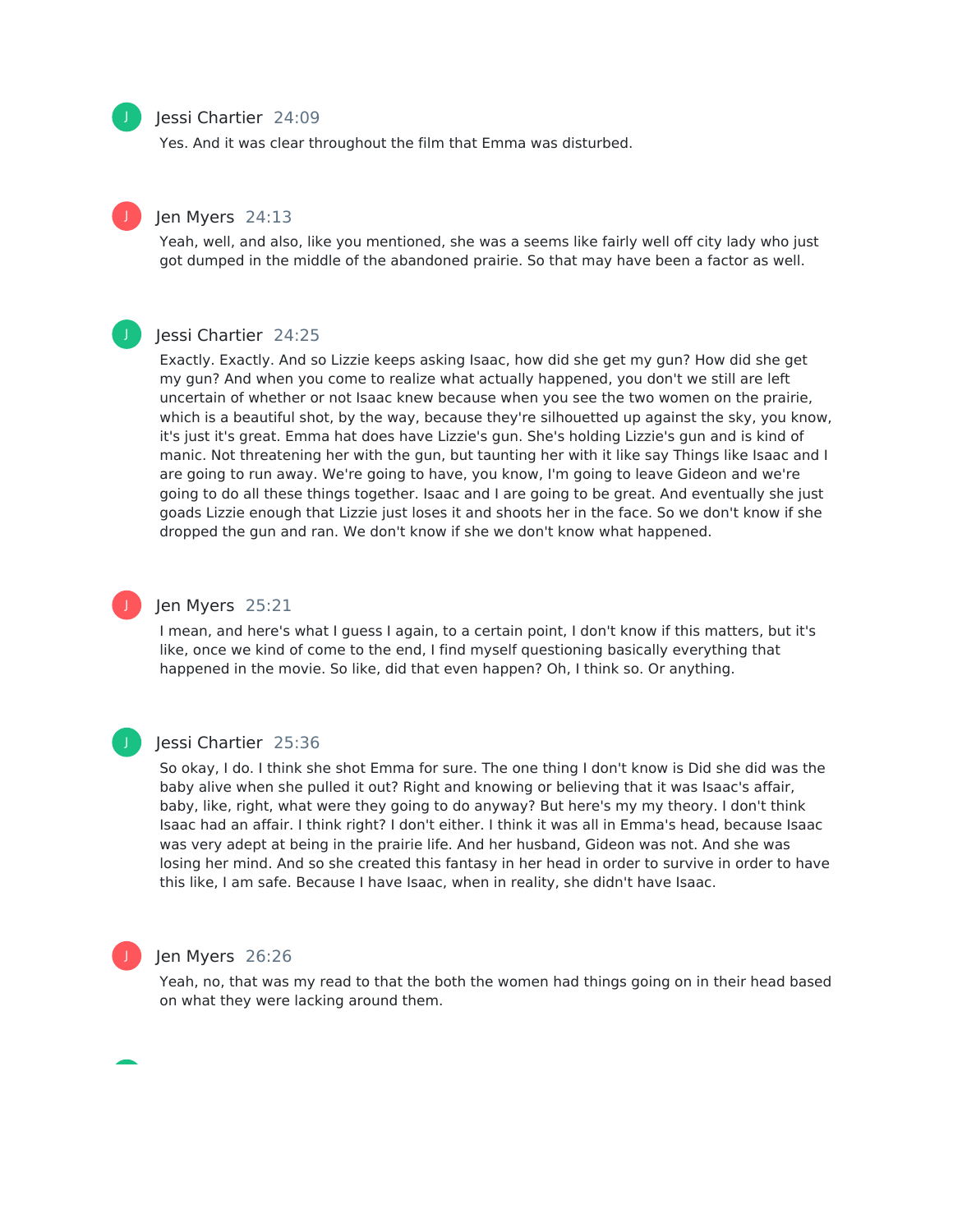

#### Jessi Chartier 26:35

Yes. Yes. Agreed. Agreed. Exactly, exactly. Right. And it was just, yeah, it heightened attention so much more. One of the other things that I really liked about the story is that all if you go back and you rewatch it, and you look at the list of the demons of the prairie, so for those who haven't watched it yet, or the women are given this list of like, beware of the demons of the prairie, and they are all basically, human vices. They're not external things of like bad crops. But it's all things like, jealousy, fear, anger, like it's all internal vices. And I think that that's really interesting, because it really does highlight that, you know, we talked earlier about in the mini, we talked earlier about how Wake in Fright was really a internal manifestation or a loss of your internal moral compass, and your internal civilization. And I kinda think the same thing is happening here is that when you are in isolation, your point of view gets very warped. And your brain tries to survive and create these things that aren't there.

#### Jen Myers 27:52

Right. And that leads into something that I kind of wanted to note it no on a thematic level with this whole movie is they think that if you, you know, you zoom out a bit, this is kind of also the dark side of the story of like rugged American independence and frontier life where we have a lot this big mythology about, yeah, the pioneers heading out into the prairies in the West, and rugged individualism, you know, surviving on their own and everything. And, yes, there's some nice things about that story. But I think that this is kind of, you know, an example of the dark side of that of what happens when you try to go it alone. You don't have connections, you don't have a community, you don't have support. You don't have that kind of progress, for lack of a better word civilization that you're connected to, and things can go bad. In a phrase.

#### Jessi Chartier 28:51

Yes, exactly. That's exactly right. Yeah, it's just a really, really well crafted film. I really liked this movie, and I'm sad. I only rented it. I'm sad. I didn't buy it.



J

#### Jen Myers 29:02

Yeah, I don't I don't own it either. But I probably will at some point. Yeah, I had seen this on some people's lists. I think there's, like, women whose opinions I really admire when it comes to horror recommended this and I'm like, Okay, well, definitely. Yeah. And I remember watching, I'm like, Yep, this is again, this is it. This is what I like I said earlier, this is my genre of film. I'm really into what this film is working with, and I think they do it in a really good way.

#### Jessi Chartier 29:31

I think so too. And if you've liked this, you know, it harkens me a lot back to The Witch, from like a thematic and a sound and again, that's it's not over the top it creates everything. It creates the fear of everything and I thought that that was really really good. So yeah, if you're new to our podcast, go back and watch the witch and then go listen to our first episode because it there's a lot of similarities between these two, what do you have any other recommendations for people who like this,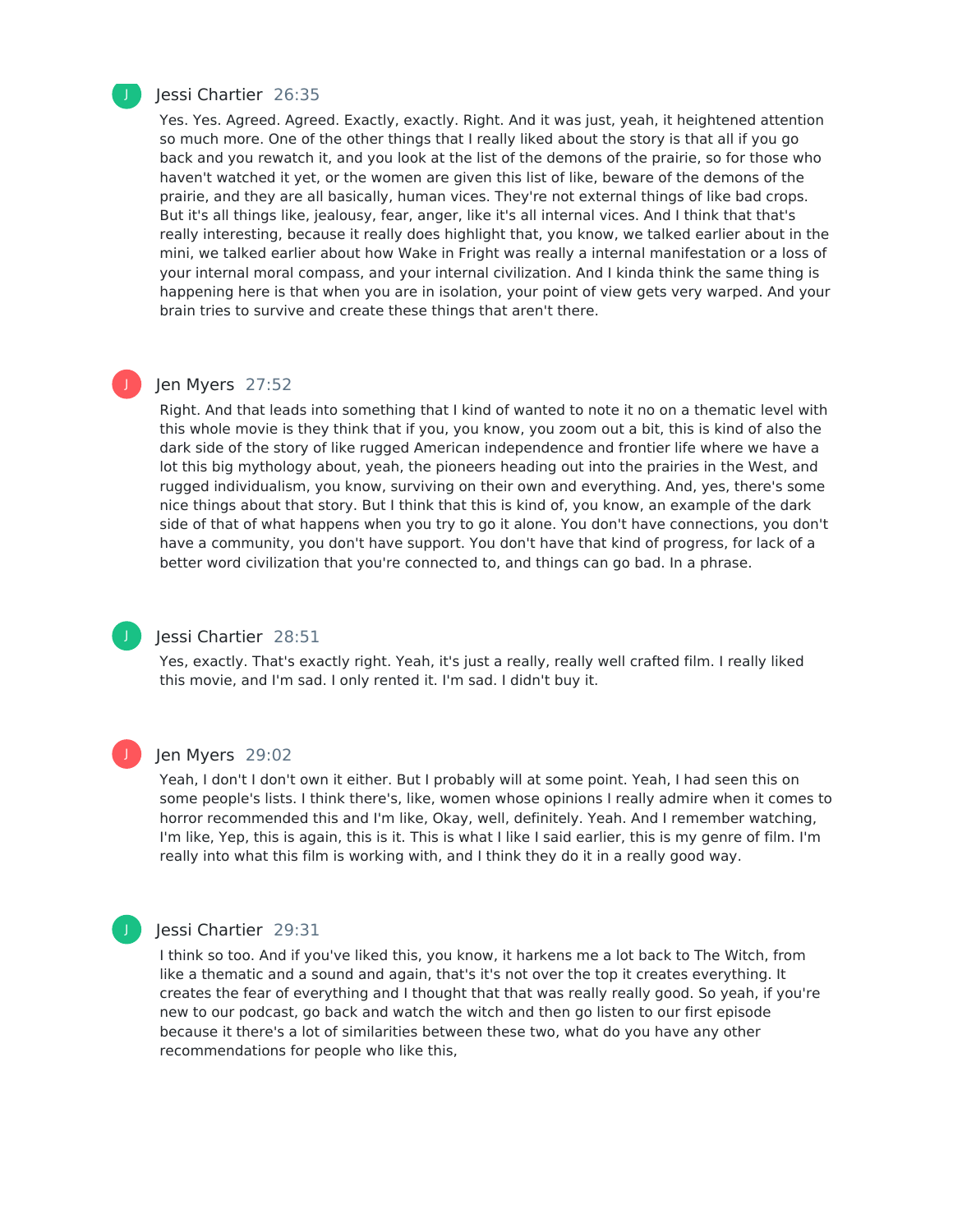## Jen Myers 30:05

I have a couple of things, I struggled to come up with recommendations with this because I feel like this takes this kind of stakes out unique territory in some ways and and then other ways I feel like things were so pervasive, like, you know, fear of pregnancy and childbirth, that it just pops up. And so many other films that I couldn't like, settle on one. But I did want to throw into the mix this film called The Other lamb, which doesn't have the same type of complete isolation, it has isolation in the form of a cult, but it has some similar things going on from you know, a female characters perspective of like navigating that call dealing with what's real and what's what's not. So things like that, I don't know, the vibe reminds me of, of this film. So I'll throw that in the mix. And also just want to make mention, this is another kind of a kind of a reach. And it also kind of ties in our mini when we covered wake in fright. But I want to throw the Picnic at Hanging Rock, which is a film that I really love, and we might talk about in the future. But it's kind of a similar reminds me of the wind in the sense that you've got well, and that movie, there's young woman who encounter something very, very ambiguous but dangerous in and that one takes place in Australia as well, like we can fray. And so I don't know, I thought there was something similar there in terms of this maybe unseen natural force that connects in to a woman's inner life, that some is happening in the wind. And I think it's a very different vibe. But I think essentially the same type of thing is going on and Picnic at Hanging Rock.

# J

# Jessi Chartier 31:44

Yeah, I'm excited to see that one, too. That's on my list of watches for this upcoming year. There's a lot of potential good movies coming out this year that I'm looking forward to as well. So hopefully, we'll be able to have more recommendations for everybody out there. And if you have a recommendation, feel free to send us an email or to find us on any of the socials. Jen, how can people find more about us?

# J

#### Jen Myers 32:06

You can find more about us at our website, which is quietlittlehorrors.com. Or you can email us at hello at quietlittlehorrors.com. Or you can find us on Twitter at quiethorrors or Instagram at quietlittlehorrors.



# Jessi Chartier 32:21

Awesome. And let's end on a note of what was your what was one of your favorite parts about this movie?

#### Jen Myers 32:30

Well, that's a good question about I have to think about it. Do you have one off the top of your head?